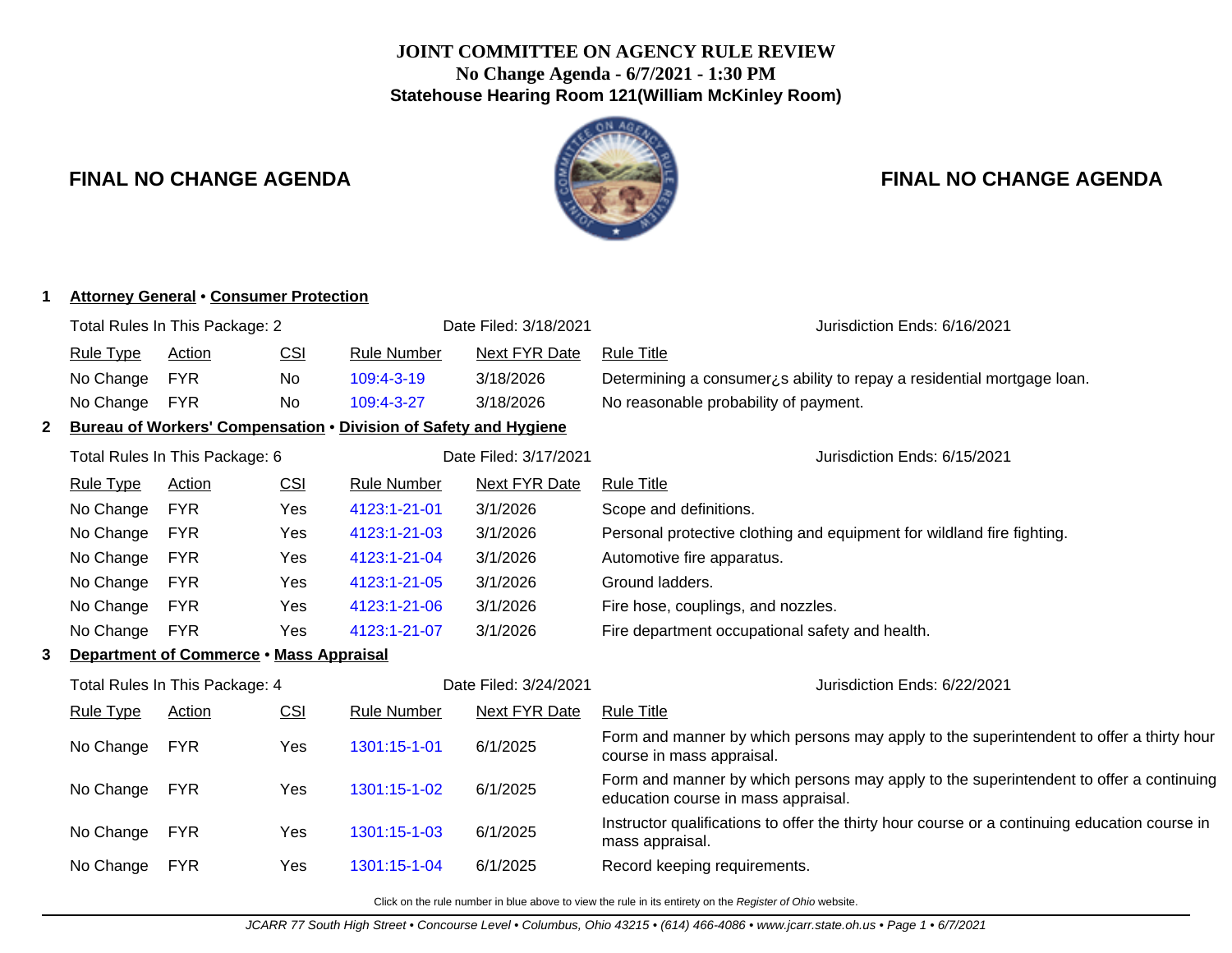### **JOINT COMMITTEE ON AGENCY RULE REVIEW 6/7/2021 - 1:30 PM Statehouse Hearing Room 121(William McKinley Room)**

### **FINAL NO CHANGE AGENDA**

| Department of Health •<br>4                               |                                                                |               |                                                                                                                                 |                                                         |                       |                                                                                                  |  |  |
|-----------------------------------------------------------|----------------------------------------------------------------|---------------|---------------------------------------------------------------------------------------------------------------------------------|---------------------------------------------------------|-----------------------|--------------------------------------------------------------------------------------------------|--|--|
| Total Rules In This Package: 6                            |                                                                |               | Date Filed: 3/26/2021                                                                                                           | Jurisdiction Ends: 6/24/2021                            |                       |                                                                                                  |  |  |
|                                                           | CSI<br><b>Rule Type</b><br><b>Action</b><br><b>Rule Number</b> |               | <b>Next FYR Date</b>                                                                                                            | <b>Rule Title</b>                                       |                       |                                                                                                  |  |  |
|                                                           | No Change                                                      | <b>FYR</b>    | Yes                                                                                                                             | 3701-12-01                                              | 5/23/2024             | Definitions.                                                                                     |  |  |
|                                                           | No Change                                                      | <b>FYR</b>    | Yes                                                                                                                             | 3701-12-05                                              | 5/23/2024             | Scope of review: reviewable activities.                                                          |  |  |
|                                                           | No Change                                                      | <b>FYR</b>    | Yes                                                                                                                             | 3701-12-10                                              | 5/23/2024             | Replacement certificate of need.                                                                 |  |  |
|                                                           | No Change                                                      | <b>FYR</b>    | Yes                                                                                                                             | 3701-12-12                                              | 5/23/2024             | Certificate of need revised applications.                                                        |  |  |
|                                                           | No Change                                                      | <b>FYR</b>    | Yes                                                                                                                             | 3701-12-19                                              | 5/23/2024             | Monitoring of activities determined to not be reviewable activities.                             |  |  |
|                                                           | No Change                                                      | <b>FYR</b>    | Yes                                                                                                                             | 3701-12-20                                              | 5/23/2024             | General certificate of need review criteria.                                                     |  |  |
| 5                                                         |                                                                |               |                                                                                                                                 | Department of Job and Family Services . ODJFS Practices |                       |                                                                                                  |  |  |
|                                                           | Total Rules In This Package: 1                                 |               |                                                                                                                                 |                                                         | Date Filed: 3/29/2021 | Jurisdiction Ends: 6/27/2021                                                                     |  |  |
|                                                           | <b>Rule Type</b>                                               | <b>Action</b> | <b>CSI</b>                                                                                                                      | <b>Rule Number</b>                                      | <b>Next FYR Date</b>  | <b>Rule Title</b>                                                                                |  |  |
|                                                           | No Change                                                      | <b>FYR</b>    | No<br>5101:9-6-83                                                                                                               |                                                         | 3/29/2026             | Child support enforcement agency (CSEA) administrative fund.                                     |  |  |
| 6                                                         |                                                                |               | <b>Emergency Response Commission •</b>                                                                                          |                                                         |                       |                                                                                                  |  |  |
|                                                           | Total Rules In This Package: 21                                |               |                                                                                                                                 | Date Filed: 3/17/2021                                   |                       | Jurisdiction Ends: 6/15/2021                                                                     |  |  |
|                                                           | <b>Rule Type</b>                                               | Action        | <b>CSI</b>                                                                                                                      | <b>Rule Number</b>                                      | <b>Next FYR Date</b>  | <b>Rule Title</b>                                                                                |  |  |
|                                                           | No Change                                                      | <b>FYR</b>    | Yes                                                                                                                             | 3750-1-02                                               | 3/17/2026             | Purpose.                                                                                         |  |  |
|                                                           | No Change                                                      | <b>FYR</b>    | Yes                                                                                                                             | 3750-10-03                                              | 3/17/2026             | General management rules.                                                                        |  |  |
|                                                           | No Change                                                      | <b>FYR</b>    | Yes                                                                                                                             | 3750-10-05                                              | 3/17/2026             | Internal operating rules.                                                                        |  |  |
|                                                           | No Change                                                      | <b>FYR</b>    | Yes                                                                                                                             | 3750-10-07                                              | 3/17/2026             | Executive committee: issuance of orders: persons who may request enforcement order<br>procedure. |  |  |
|                                                           | No Change                                                      | <b>FYR</b>    | Yes                                                                                                                             | 3750-10-08                                              | 3/17/2026             | Issuance of orders to facilities.                                                                |  |  |
|                                                           | No Change                                                      | <b>FYR</b>    | Yes                                                                                                                             | 3750-10-09                                              | 3/17/2026             | Public testimony.                                                                                |  |  |
|                                                           | No Change                                                      | <b>FYR</b>    | Yes                                                                                                                             | 3750-15-01                                              | 3/17/2026             | Applicability.                                                                                   |  |  |
|                                                           | No Change                                                      | <b>FYR</b>    | Yes                                                                                                                             | 3750-15-02                                              | 3/17/2026             | Construction of rules.                                                                           |  |  |
|                                                           | No Change                                                      | <b>FYR</b>    | Yes                                                                                                                             | 3750-15-05                                              | 3/17/2026             | Public notice of proposed rules.                                                                 |  |  |
|                                                           | No Change                                                      | <b>FYR</b>    | Yes                                                                                                                             | 3750-15-10                                              | 3/17/2026             | Severability.                                                                                    |  |  |
|                                                           | No Change                                                      | <b>FYR</b>    | Yes                                                                                                                             | 3750-20-60                                              | 3/17/2026             | Addition of hazardous chemicals, extremely hazardous substances and hazardous<br>substances.     |  |  |
| No Change<br><b>FYR</b><br>Yes<br>3750-20-76<br>3/17/2026 |                                                                |               | Types of exercises.<br>Click on the rule number in blue above to view the rule in its entirety on the Register of Ohio website. |                                                         |                       |                                                                                                  |  |  |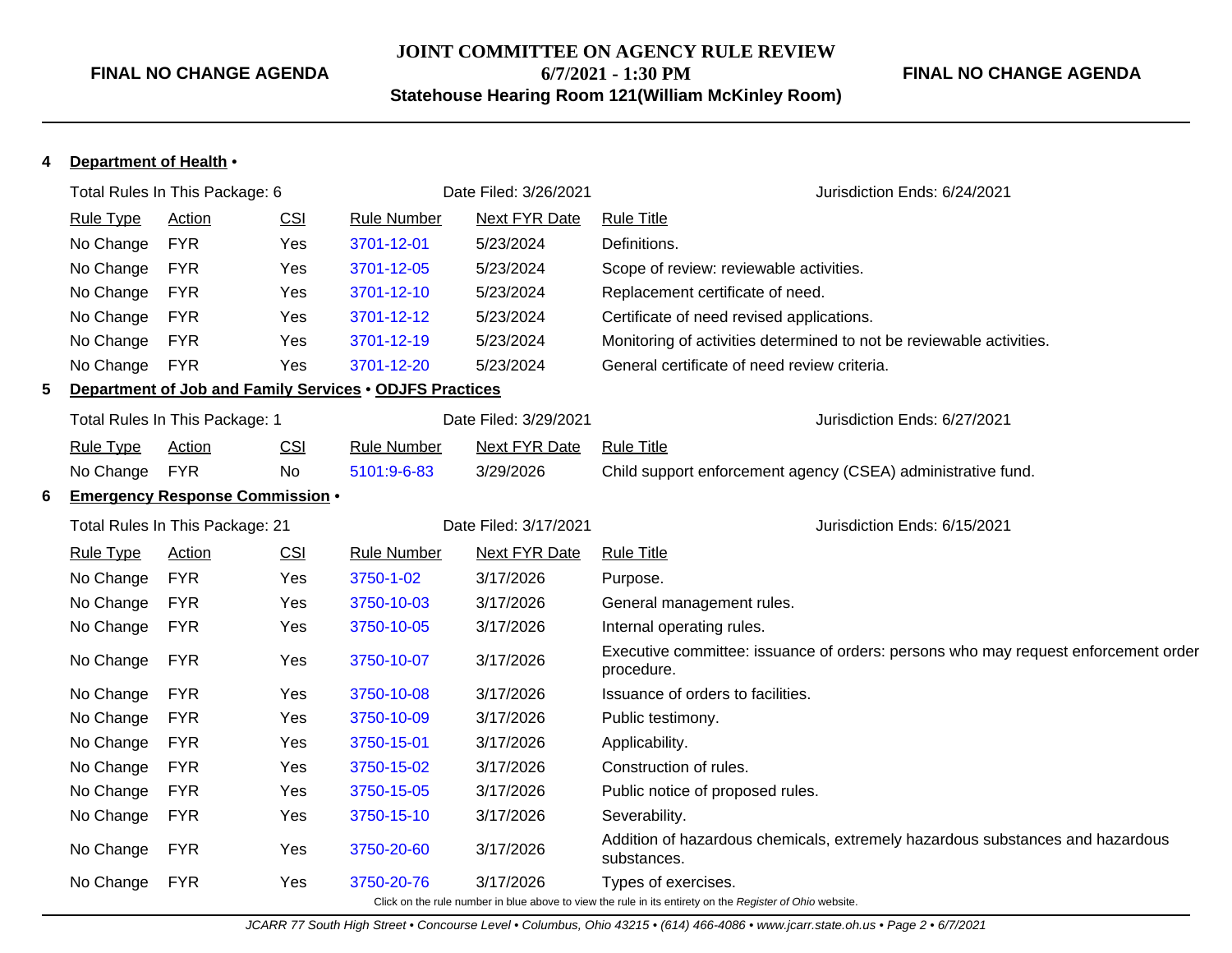### **JOINT COMMITTEE ON AGENCY RULE REVIEW 6/7/2021 - 1:30 PM**

### **FINAL NO CHANGE AGENDA**

**Statehouse Hearing Room 121(William McKinley Room)**

| No Change | <b>FYR</b> | Yes | 3750-20-78 | 3/17/2026 | Execution of exercises.                                          |
|-----------|------------|-----|------------|-----------|------------------------------------------------------------------|
| No Change | <b>FYR</b> | Yes | 3750-20-80 | 3/17/2026 | Review of exercises.                                             |
| No Change | <b>FYR</b> | Yes | 3750-20-82 | 3/17/2026 | Issuance of exercise order by commission.                        |
| No Change | <b>FYR</b> | Yes | 3750-20-84 | 3/17/2026 | Public review of plan exercises.                                 |
| No Change | <b>FYR</b> | Yes | 3750-25-05 | 3/17/2026 | Designation of hazardous substances.                             |
| No Change | <b>FYR</b> | Yes | 3750-25-10 | 3/17/2026 | Determination of reportable quantities for hazardous substances. |
| No Change | <b>FYR</b> | Yes | 3750-25-20 | 3/17/2026 | Reportable quantities for oil including crude oil.               |
| No Change | <b>FYR</b> | Yes | 3750-25-25 | 3/17/2026 | Release notification requirements.                               |
| No Change | <b>FYR</b> | Yes | 3750-30-25 | 3/17/2026 | Identification of hazardous chemicals.                           |
|           |            |     |            |           |                                                                  |

### **7 Emergency Response Commission** •

|                  | Total Rules In This Package: 24 |     |                    | Date Filed: 3/17/2021 | Jurisdiction Ends: 6/15/2021                                                                                             |  |  |
|------------------|---------------------------------|-----|--------------------|-----------------------|--------------------------------------------------------------------------------------------------------------------------|--|--|
| <b>Rule Type</b> | <b>Action</b>                   | CSI | <b>Rule Number</b> | <b>Next FYR Date</b>  | <b>Rule Title</b>                                                                                                        |  |  |
| No Change        | <b>FYR</b>                      | Yes | 3750-50-03         | 3/17/2026             | Emergency planning and community right-to-know fund.                                                                     |  |  |
| No Change        | <b>FYR</b>                      | Yes | 3750-50-05         | 3/17/2026             | Special emergency planning fund.                                                                                         |  |  |
| No Change        | <b>FYR</b>                      | Yes | 3750-50-07         | 3/17/2026             | First-time filer grant awards.                                                                                           |  |  |
| No Change        | <b>FYR</b>                      | Yes | 3750-50-08         | 3/17/2026             | Committee responsibilities for first time filer grant application.                                                       |  |  |
| No Change        | <b>FYR</b>                      | Yes | 3750-50-09         | 3/17/2026             | Commission responsibilities for first time filer grant awards.                                                           |  |  |
| No Change        | <b>FYR</b>                      | Yes | 3750-50-10         | 3/17/2026             | Grant application for emergency planning and community right-to-know funds.                                              |  |  |
| No Change        | <b>FYR</b>                      | Yes | 3750-50-15         | 3/17/2026             | Reimbursement for costs incurred under Chapter 3750. of the Revised Code.                                                |  |  |
| No Change        | <b>FYR</b>                      | Yes | 3750-50-20         | 3/17/2026             | Emergency planning and community right-to-know reserve fund.                                                             |  |  |
| No Change        | <b>FYR</b>                      | Yes | 3750-50-25         | 3/17/2026             | Grant application for funds in the emergency planning and community right-to-know reserve<br>fund.                       |  |  |
| No Change        | <b>FYR</b>                      | Yes | 3750-75-02         | 3/17/2026             | Facilities subject to the emergency response lock box unit requirements.                                                 |  |  |
| No Change        | <b>FYR</b>                      | Yes | 3750-75-03         | 3/17/2026             | Criteria for the construction of an emergency response lock box unit.                                                    |  |  |
| No Change        | <b>FYR</b>                      | Yes | 3750-75-04         | 3/17/2026             | Emergency response lock box unit contents and maintenance.                                                               |  |  |
| No Change        | <b>FYR</b>                      | Yes | 3750-75-05         | 3/17/2026             | Conditions for the placement of, and access to an emergency lock box unit.                                               |  |  |
| No Change        | <b>FYR</b>                      | Yes | 3750-75-07         | 3/17/2026             | Application for issuance of a lock box order by a fire department.                                                       |  |  |
| No Change        | <b>FYR</b>                      | Yes | 3750-75-08         | 3/17/2026             | Application for issuance of lock box order by a local emergency planning committee.                                      |  |  |
| No Change        | <b>FYR</b>                      | Yes | 3750-75-09         | 3/17/2026             | Decision by emergency response commission regarding a lock box application from a local<br>emergency planning committee. |  |  |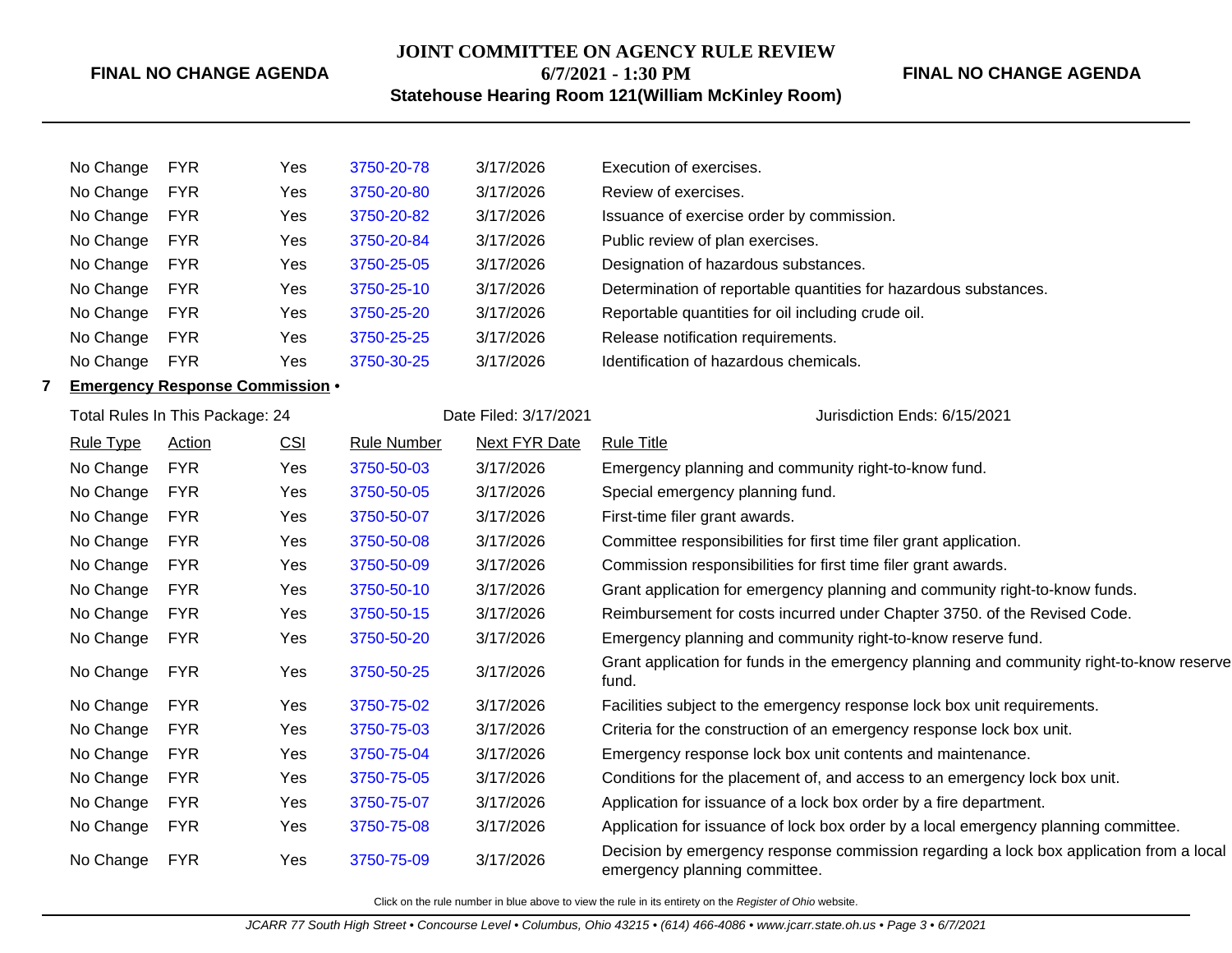### **JOINT COMMITTEE ON AGENCY RULE REVIEW 6/7/2021 - 1:30 PM**

**FINAL NO CHANGE AGENDA**

### **Statehouse Hearing Room 121(William McKinley Room)**

|   | No Change                                | <b>FYR</b>                                             | Yes        | 3750-75-10            | 3/17/2026                    | Criteria for issuing an order requiring the placement of a lock box upon a request by a<br>political subdivision. |  |  |  |  |
|---|------------------------------------------|--------------------------------------------------------|------------|-----------------------|------------------------------|-------------------------------------------------------------------------------------------------------------------|--|--|--|--|
|   | No Change                                | <b>FYR</b>                                             | Yes        | 3750-80-01            | 3/17/2026                    | Application for variance by local emergency planning committee.                                                   |  |  |  |  |
|   | No Change                                | <b>FYR</b>                                             | Yes        | 3750-80-02            | 3/17/2026                    | Criteria for granting a variance to a local emergency planning committee.                                         |  |  |  |  |
|   | No Change                                | <b>FYR</b>                                             | Yes        | 3750-80-03            | 3/17/2026                    | Decision by emergency response commission.                                                                        |  |  |  |  |
|   | No Change                                | <b>FYR</b>                                             | Yes        | 3750-85-01            | 3/17/2026                    | Application for variance by political subdivision.                                                                |  |  |  |  |
|   | No Change                                | <b>FYR</b>                                             | Yes        | 3750-85-02            | 3/17/2026                    | Criteria for granting a variance to a political subdivision.                                                      |  |  |  |  |
|   | No Change                                | <b>FYR</b>                                             | Yes        | 3750-85-03            | 3/17/2026                    | Decision by local emergency planning committee.                                                                   |  |  |  |  |
|   | No Change                                | <b>FYR</b>                                             | Yes        | 3750-90-01            | 3/17/2026                    | Applying for access to information.                                                                               |  |  |  |  |
| 8 |                                          | Ohio Environmental Protection Agency .                 |            |                       |                              |                                                                                                                   |  |  |  |  |
|   |                                          | Total Rules In This Package: 3                         |            |                       | Date Filed: 3/11/2021        | Jurisdiction Ends: 6/9/2021                                                                                       |  |  |  |  |
|   | <b>Rule Type</b>                         | Action                                                 | CSI        | <b>Rule Number</b>    | <b>Next FYR Date</b>         | <b>Rule Title</b>                                                                                                 |  |  |  |  |
|   | No Change                                | <b>FYR</b>                                             | Yes        | 3745-96-01            | 3/11/2026                    | Consumer confidence report applicability and definitions.                                                         |  |  |  |  |
|   | No Change                                | <b>FYR</b>                                             | Yes        | 3745-96-03            | 3/11/2026                    | Required additional health information.                                                                           |  |  |  |  |
|   | No Change                                | <b>FYR</b>                                             | Yes        | 3745-96-04            | 3/11/2026                    | Consumer confidence report delivery and recordkeeping.                                                            |  |  |  |  |
| 9 | State Highway Patrol Retirement System . |                                                        |            |                       |                              |                                                                                                                   |  |  |  |  |
|   | Total Rules In This Package: 3           |                                                        |            | Date Filed: 3/29/2021 | Jurisdiction Ends: 6/27/2021 |                                                                                                                   |  |  |  |  |
|   | <b>Rule Type</b>                         | <b>Action</b>                                          | <b>CSI</b> | <b>Rule Number</b>    | <b>Next FYR Date</b>         | <b>Rule Title</b>                                                                                                 |  |  |  |  |
|   | No Change                                | <b>FYR</b>                                             | No         | 5505-1-01             | 3/29/2026                    | Rule adoption - method of public notice.                                                                          |  |  |  |  |
|   | No Change                                | <b>FYR</b>                                             | No         | 5505-3-01             | 3/29/2026                    | Eligibility date of retirement benefits.                                                                          |  |  |  |  |
|   | No Change                                | <b>FYR</b>                                             | No         | 5505-7-01             | 3/29/2026                    | Calculation of retirement benefits.                                                                               |  |  |  |  |
|   |                                          | 10 State Teachers Retirement System . Defined Benefits |            |                       |                              |                                                                                                                   |  |  |  |  |
|   |                                          | Total Rules In This Package: 11                        |            | Date Filed: 3/19/2021 |                              | Jurisdiction Ends: 6/17/2021                                                                                      |  |  |  |  |
|   | <b>Rule Type</b>                         | Action                                                 | CSI        | <b>Rule Number</b>    | <b>Next FYR Date</b>         | <b>Rule Title</b>                                                                                                 |  |  |  |  |
|   | No Change                                | <b>FYR</b>                                             | No         | 3307:1-7-04           | 3/19/2026                    | Disability benefits - treatment.                                                                                  |  |  |  |  |
|   | No Change                                | <b>FYR</b>                                             | No         | 3307:1-7-06           | 3/19/2026                    | Disability benefits - reexaminations.                                                                             |  |  |  |  |
|   | No Change                                | <b>FYR</b>                                             | No         | 3307:1-9-01           | 3/19/2026                    | Additional lump-sum death payment.                                                                                |  |  |  |  |
|   | No Change                                | <b>FYR</b>                                             | No         | 3307:1-10-01          | 3/19/2026                    | Cost-of-living.                                                                                                   |  |  |  |  |
|   | No Change                                | <b>FYR</b>                                             | No.        | 3307:1-11-02          | 3/19/2026                    | Health care services - health care fund.                                                                          |  |  |  |  |